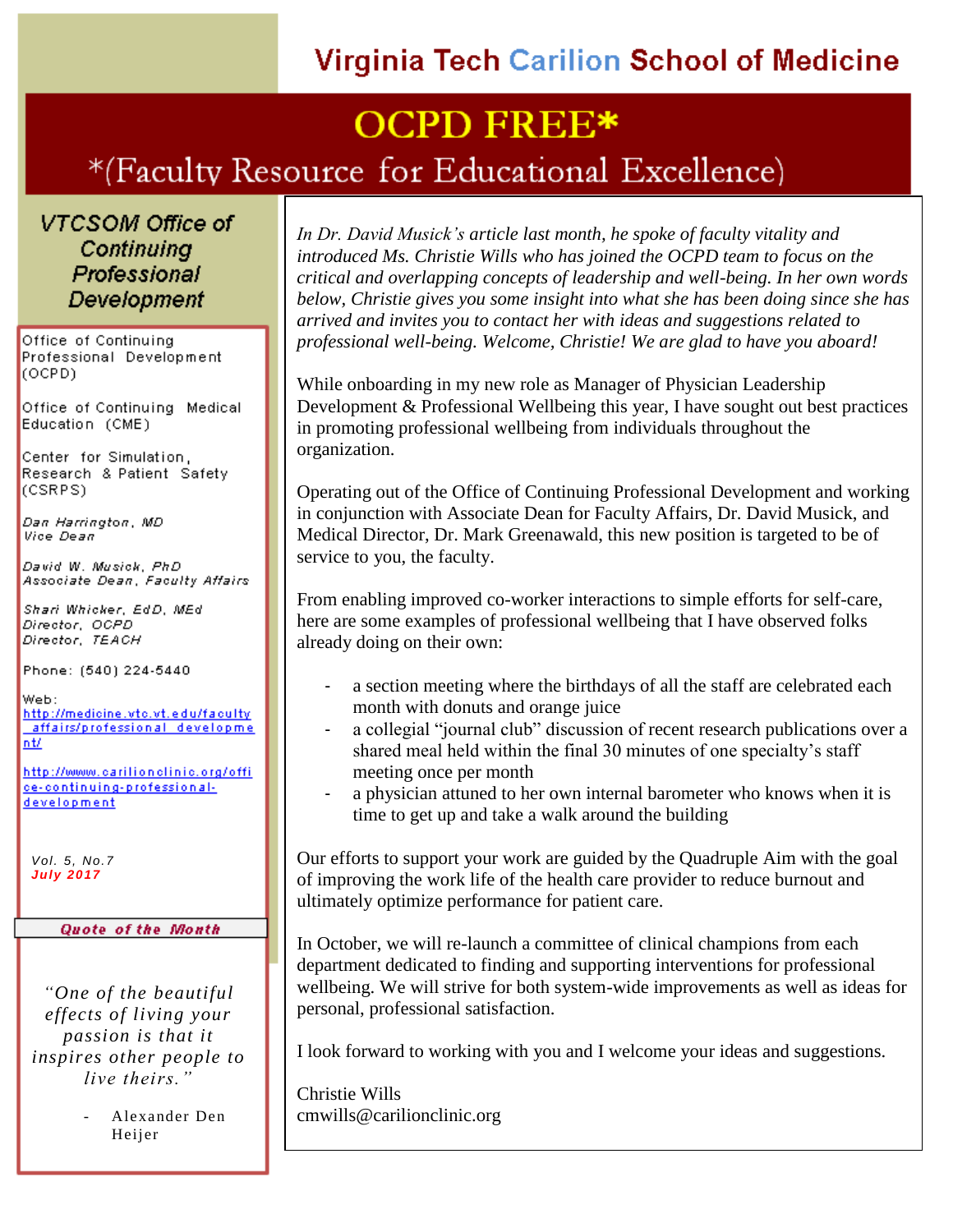

# Dean's Corner Cynda Johnson, MD, MBA

Our institutional self-study officially got underway last week with a kick-off event for the more than 65 faculty, staff, and students who comprise the six subcommittees and steering committee involved in this crucial part of our re-accreditation process.

As you recall, the Liaison Committee on Medical Education (LCME) informed us earlier this year that they had approved our change in governance structure from an independent, non-profit institution to a

college of Virginia Tech. This gave us the green light to proceed with our plans to integrate with the university; it also gave us plenty to do to prepare for the group's site visit in October 2018.

LCME is the nationally recognized accrediting authority for medical education programs leading to the M.D. degree in the United States and Canada, and accreditation is required in most states for licensing graduates and receiving federal financial aid.

Facilitated by the faculty accreditation leaders Drs. Dan Harrington and Rick Vari, the self-study will use data from an Independent Student Analysis (ISA), the Association of American Medical Colleges Graduate Questionnaire, the official Data Collection Instrument (DCI), and key questions asked by LCME to analyze how well we meet 12 key standards and a total of 93 elements.

Subcommittee chairs and the self-study areas their groups will be responsible for are listed below.

| Mike Nolan, Ph.D.        | <b>Steering Committee Chair</b>                                |
|--------------------------|----------------------------------------------------------------|
| Charles Schleupner, M.D. | Mission, Organization, and Leadership                          |
| Heidi Lane, Ed.D.        | Academic and Learning Environments, Educational Resources      |
| Michael Jeremiah, M.D.   | <b>Faculty Productivity and Policies</b>                       |
| Shari Whicker, Ed.D.     | Curricular Design, Management, and Content                     |
| Jennifer Vaughn, Ph.D.   | Teaching and Student and Patient Safety                        |
| Thomas Milam, M.D.       | Medical Student Selection, Academic and Other Support Services |
|                          |                                                                |

The self-study summary report, to be completed this fall, will provide us with an overall evaluation of the quality of our medical school program and a plan to address any challenges that emerged from the self-study. The summary report provides an evaluation of the quality of our medical education program, and the adequacy of resources that support it.

I want to back up just a bit to acknowledge some of the behind-the-scenes work that has already been done. Our students completed the ISA back in the spring. The student group appointed for this task had a 100% participation rate among all four classes. Also earlier this year, the senior